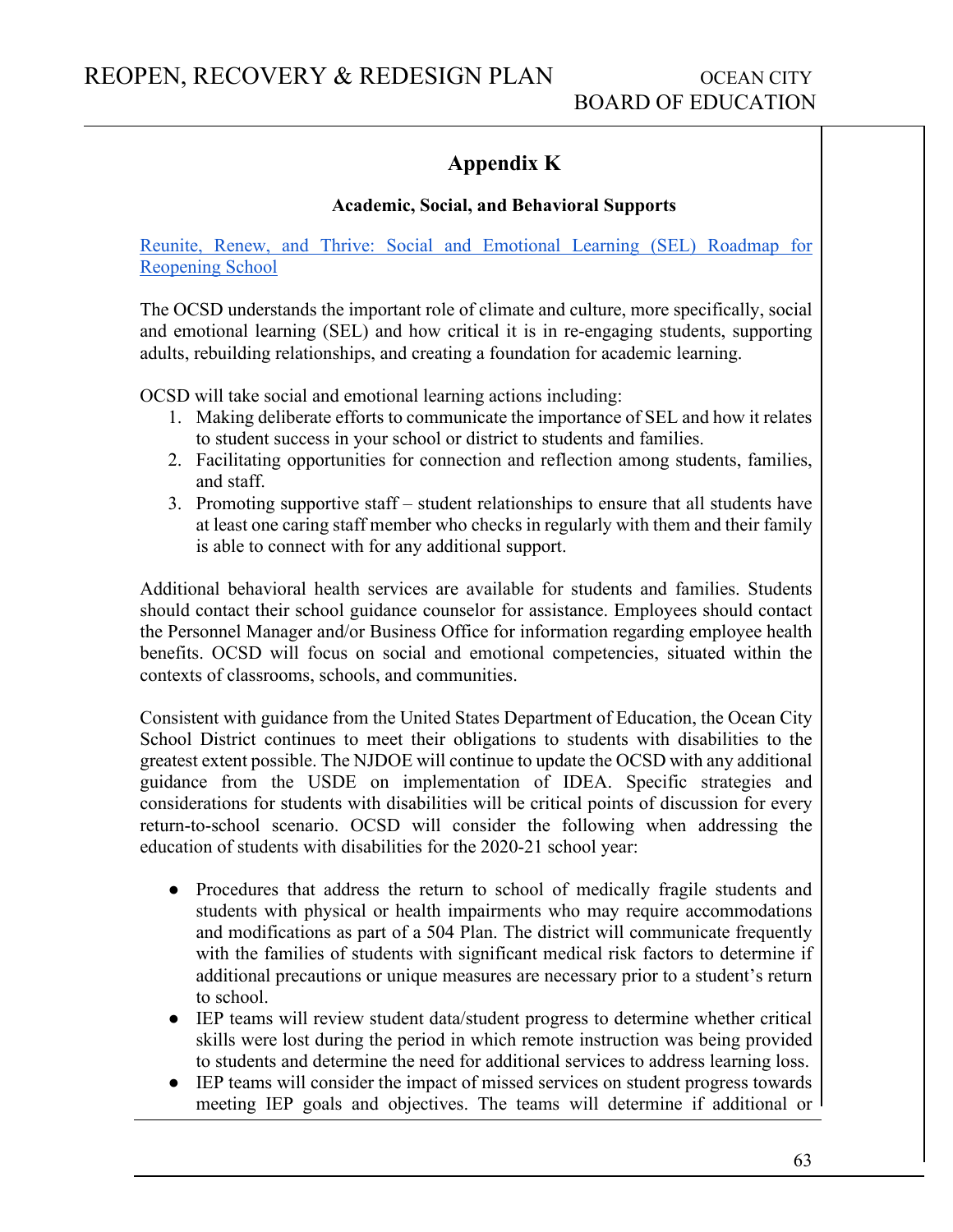compensatory services are needed to address regression and recoupment of skills within a reasonable length of time.

- IEP teams will develop procedures to complete overdue and/or incomplete evaluations to determine eligibility for special education services.
- The use of school guidance department staff and child study team personnel to identify students whose postsecondary plans may have been adversely affected by the COVID-19 pandemic and provide support, resources, and assistance, which may include facilitating connection to community organizations, scholarship programs, county, state, and federal opportunities to access support.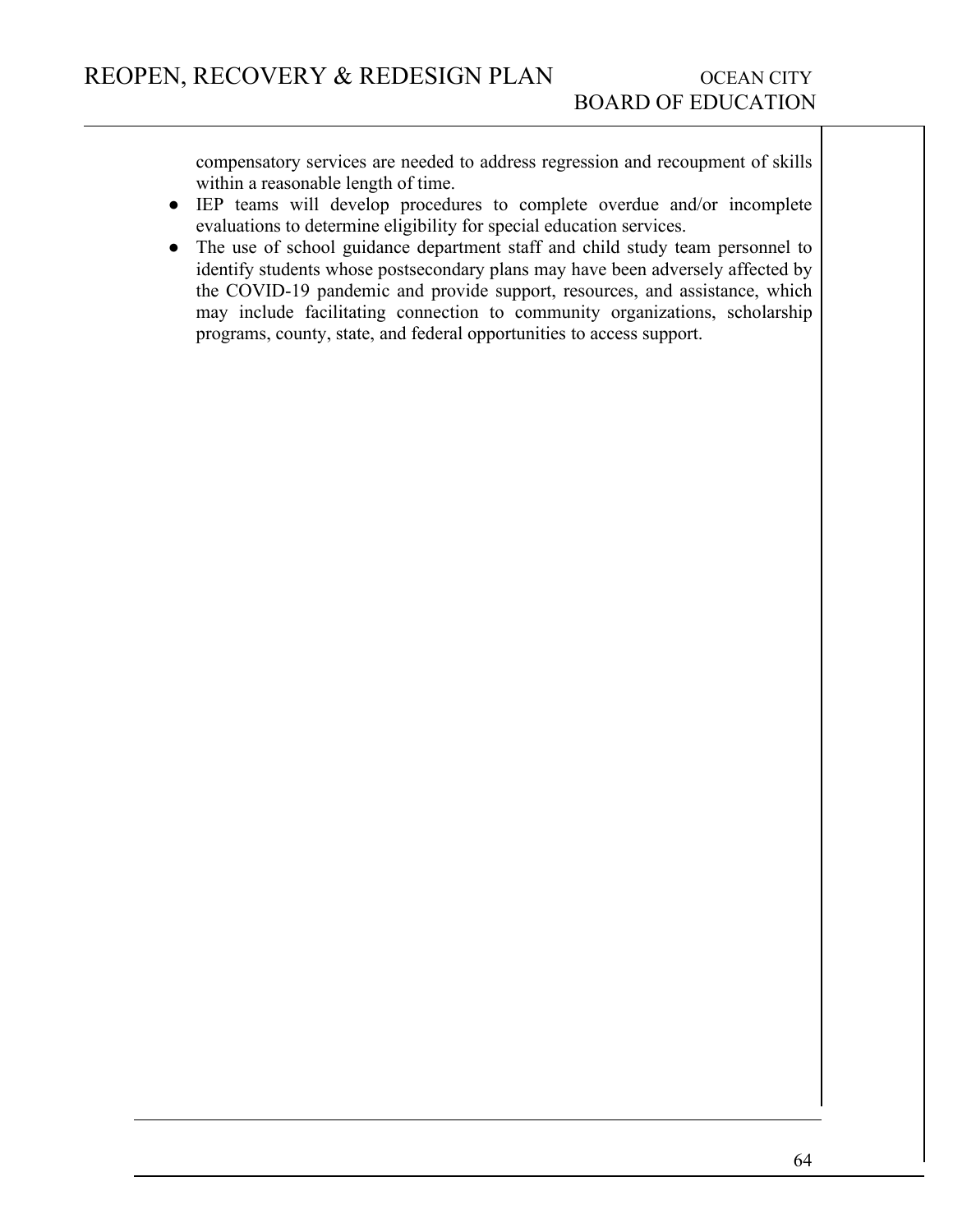## **Appendix N**

#### **Scheduling of Students**

Educational Program:

OCSD will accommodate educators teaching in-person, hybrid, and virtual learning, in a way that allows students to meet their required instructional hours for the day, which may include remote students completing independent work while students in the classroom receive instruction. The Virtual Academy is available to students but will require a commitment to the program for the first trimester at the Primary School and the first semester at the Intermediate and High Schools.

In the event that the school district must close due to weather related events, the district will deliver virtual instruction to all students. This will be communicated to the school community via Swift K-12 messaging and social media outlets.

If the weather related closure is coupled with coastal evacuation mandates and/or county wide power failures, the district will enact a full-day school closure with no instruction provided to ensure the safety of our students, staff and community.

Special Education Program:

The special education programs for students in Learning/ Language Disabilities (LLD) and Multiple Disabilities (MD) will receive onsite instruction and services on Monday, Tuesday, Thursday, and Friday, with Wednesday being a remote facilitation day. Case managers will contact families the week of September 8-11 to discuss their students program.

Parent Choice:

Students in the Ocean City School District will return to traditional, face-to-face instruction on Tuesday, September 8, 2020. Parents will be allowed to choose to have their child attend the Ocean City Virtual Academy (OCVA) and receive their instruction without attending in-person instruction.

Learning and Instruction: Certified teachers will deliver the curriculum. Mental health and social-emotional supports are in place for students. In addition, universal safety measures, cleaning practices, hygiene protocols and practices are in place to protect students, families, and staff.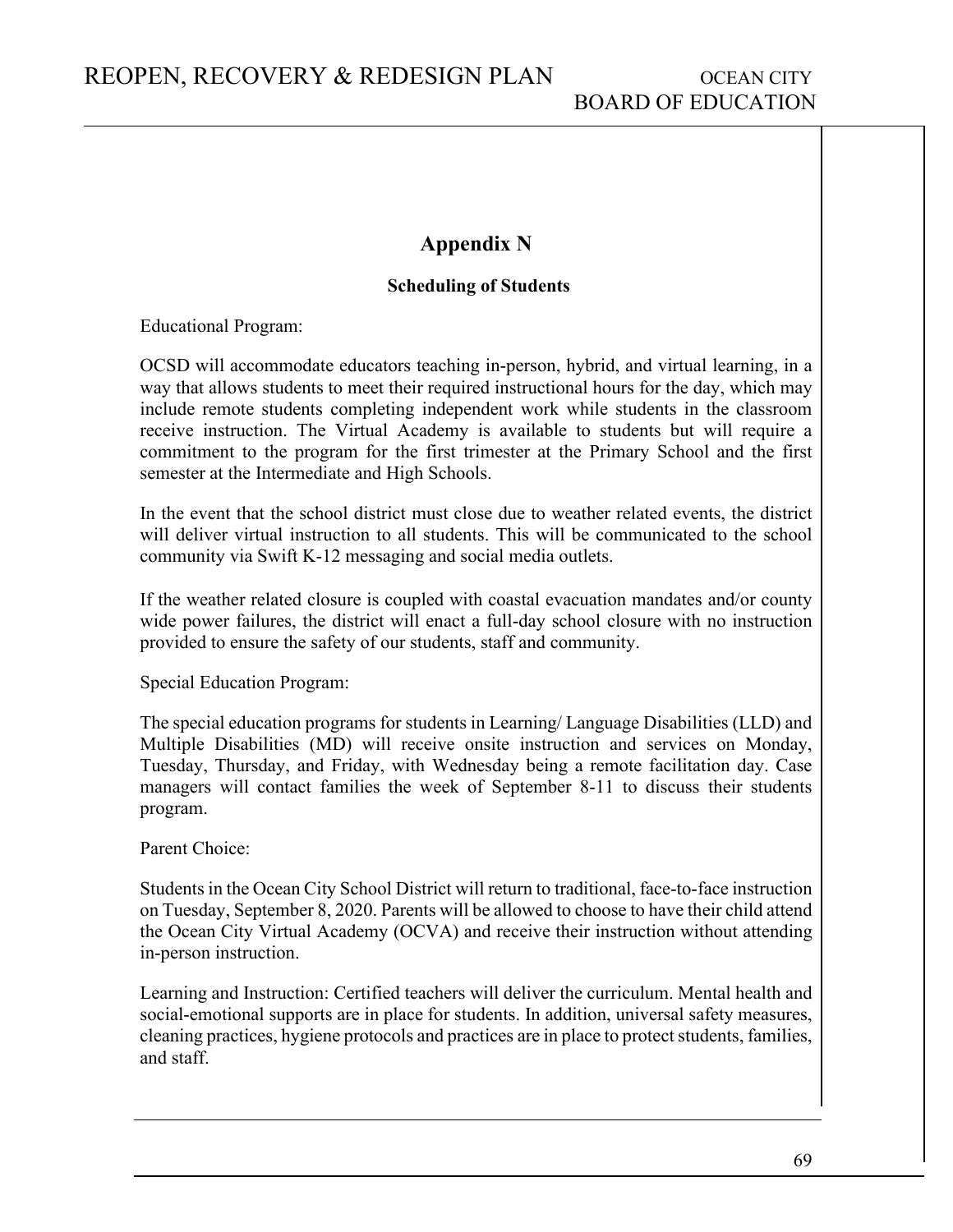Learning occurs in a traditional classroom setting with accommodations made for physical distancing, cleaning and disinfecting, and symptom monitoring. All students will be assigned to traditional classrooms. **Additional social distancing, hygiene routines, and the wearing of masks or face coverings will be required.** Students will receive quality instruction on all grade levels. Learning will also take place virtually, without being in regular face-to-face contact with a teacher inside the classroom. Students will login to PowerSchool's Unified Classroom each day and follow their class schedules for accessing class content, activities and assignments. Students should follow expectations and deadlines set by teachers for completing activities and turning in assignments. The virtual environment will consists of scheduled, online, teacher prepared lessons, that will drive student-centered and directed learning. Education will continue, even though students and teachers are not in the same physical location.

#### *Ocean City Virtual Academy (OCVA)*:

.

The Ocean City Virtual Academy is available for students in grades  $P - 12$ . Certified teachers will deliver the OCSD Board adopted curriculum. Mental health and socialemotional supports are in place for the students. Instruction will consist of synchronous and asynchronous learning activities but will follow the normal school schedule. OCSD will make every effort to provide a fully virtual program that best accommodates a child's learning needs, but some learning opportunities must be modified in a remote environment.

Participation in a fully virtual environment is voluntary. In order for a student to continue to participate in mandatory learning, his/her virtual attendance will be taken, assessments administered, and grades will be counted toward the student's cumulative grade average. Any devices, technology, or materials given to the student to facilitate virtual learning are the property of the district and must be returned in good condition at the end of the remote learning period. Students participating in virtual learning will be able to participate in any extra-curricular or co-curricular activities. Participation in virtual learning will continue until the end of the first trimester (Primary School) or first semester (Intermediate and High School), at which time the necessity of this program will be revisited.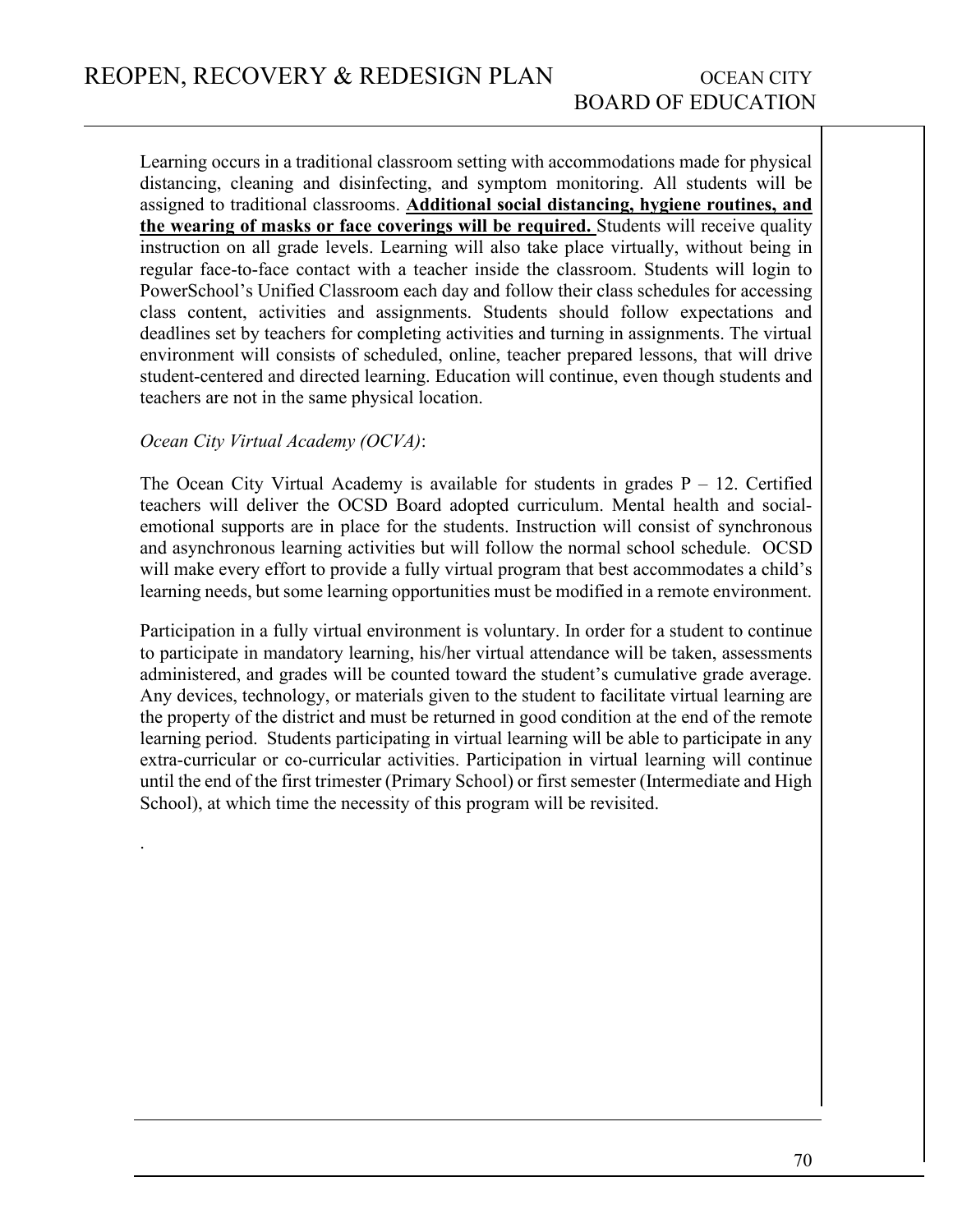## **Appendix O**

### **Staffing**

The OCSD is committed to the knowledge that classroom teachers serve as the number one in-school factor impacting student learning. Regardless of the environment, teachers should clearly understand expectations and be supported and held accountable for student learning. Access and equity for all staff will be considered to ensure continuity of student learning.

When making staffing schedules and assignments, the School District will comply with all applicable employment laws including but not limited to the American Disabilities Act (ADA) and Health Insurance Portability and Accountability Act (HIPAA), and all applicable state law.

OCSD has thoughtfully planned for how to best support the well-being of educators. As educators' social-emotional state improves, they are better able to support the socialemotional well-being and learning needs of their students.

OCSD will:

- Provide professional development to support educators:
	- o Integration of SEL in their teaching, including the skills to foster positive learning environments and techniques for embedding SEL into instruction (in-person and remote instruction).
	- o Understanding and utilization of trauma-informed practices.
	- o Protocol for identifying and supporting students who may be experiencing social-emotional, behavioral, and mental health challenges.
- Establish systems that promote supportive staff-student relationships to ensure that all students have at least one caring staff member who checks in regularly with them and who their family and is able to connect with for any needed supports.
- Create opportunities for staff to regularly practice and reflect on their social and emotional competencies.
- Support educators' access to mental health resources and encourage them to utilize their services.

OCSD will deploy staff to design and deliver instruction and assess students in remote learning environments with a plan that identifies roles and responsibilities of school administrators, teachers, instructional assistants, and educational services professionals. The plan will ensure continuity of learning and leverage existing resources and personnel